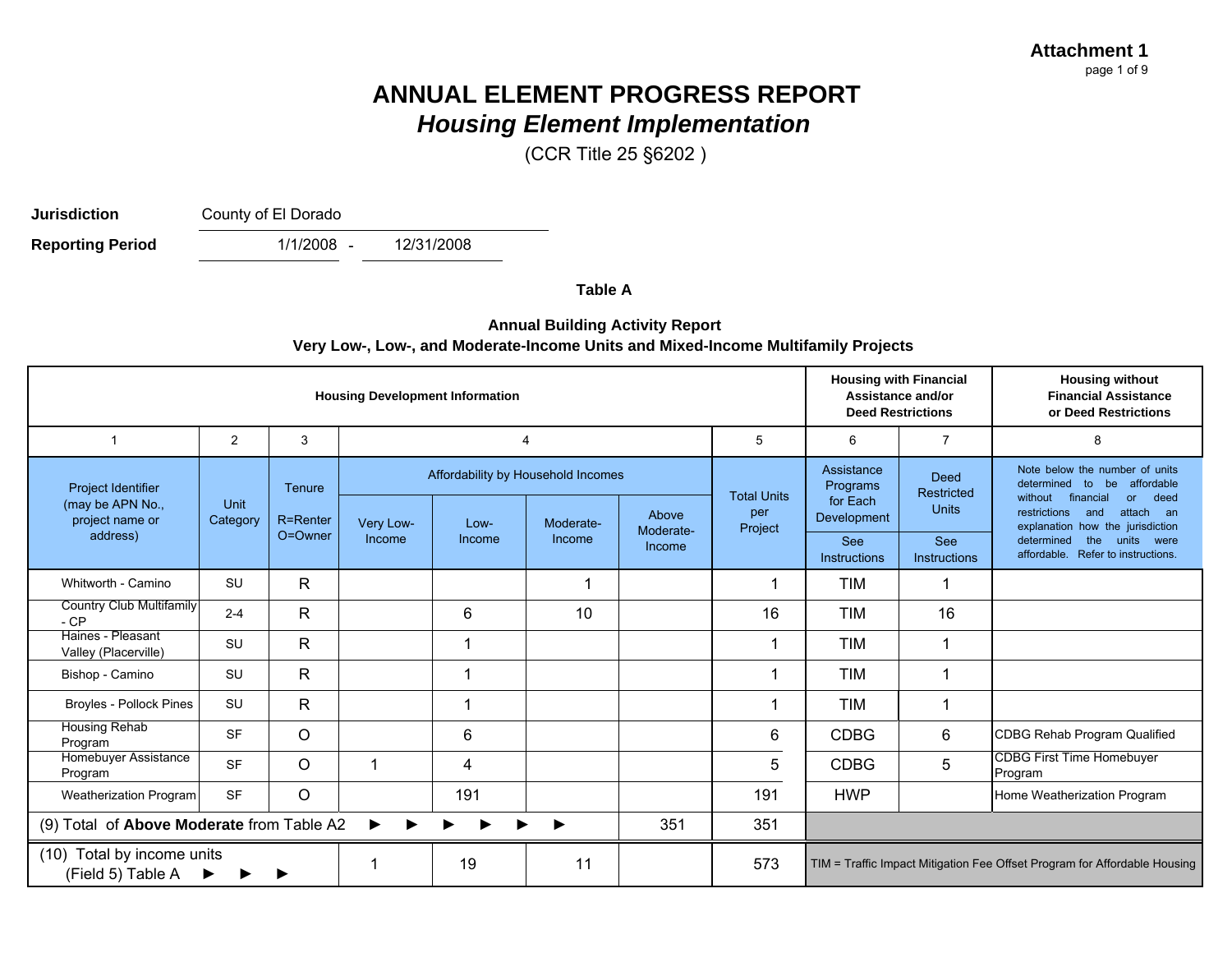(CCR Title 25 §6202 )

**Jurisdiction**County of El Dorado

 $1/1/2008 -$ **Reporting Period** 1/1/2008 - 12/31/2008

### **Table A2**

### **Annual building Activity Report Summary for Above Moderate-Income Units (not including those units reported on Table A)**

|                                                     | <b>Single Family</b> | 2 - 4 Units | 5+ Units | <b>Second Unit</b> | <b>Mobile Homes</b> | <b>Total</b> |
|-----------------------------------------------------|----------------------|-------------|----------|--------------------|---------------------|--------------|
| No. of Units Permitted for<br><b>Above Moderate</b> | 185                  |             | 140      | 17                 |                     | 351          |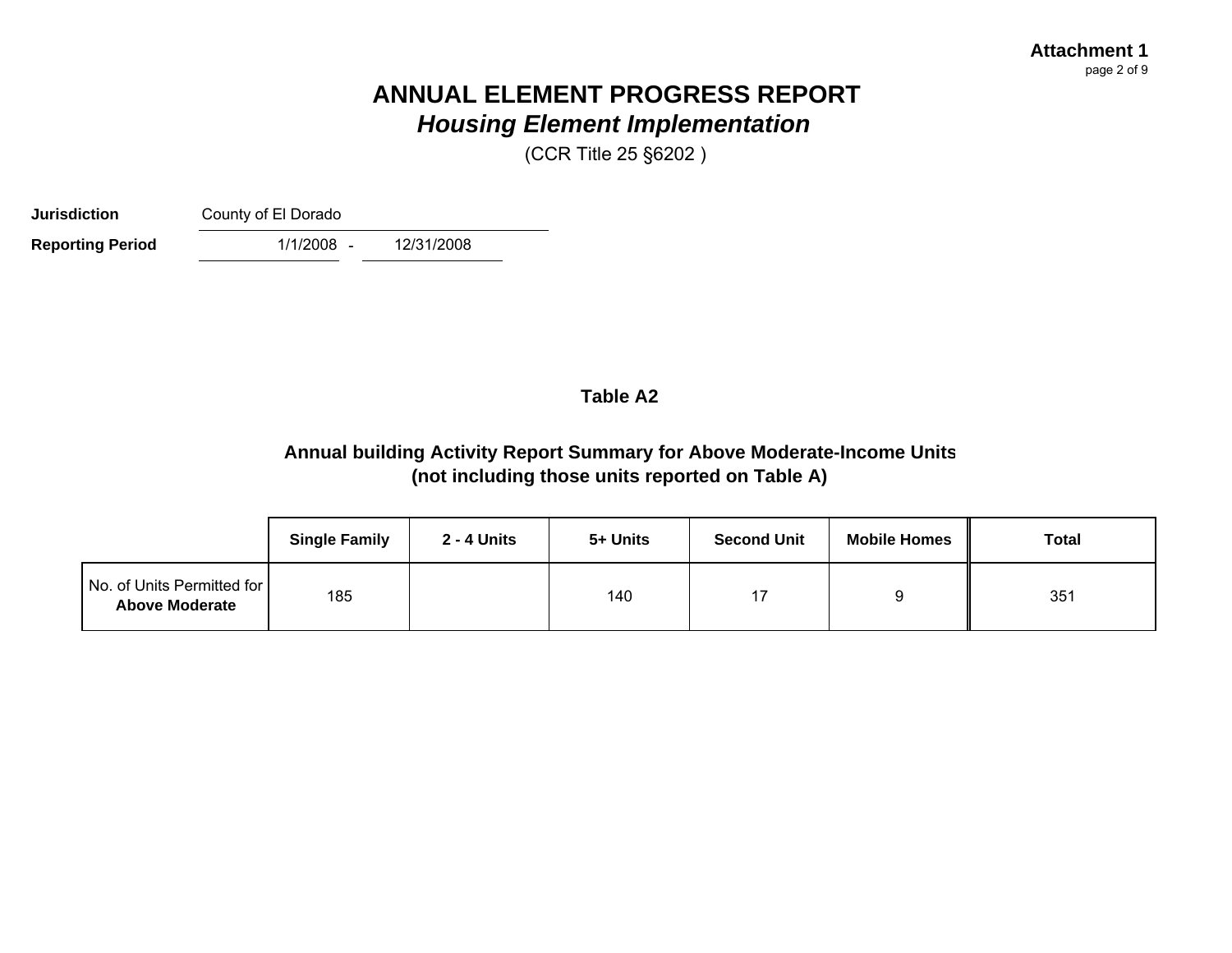(CCR Title 25 §6202 )

**Jurisdiction**

County of El Dorado

- **Reporting Period** 1/1/2008 - 12/31/2008

### **Table B**

### **Regional Housing Needs Allocation Progress**

#### **Permitted Units Issued by Affordability**

| Enter Calendar Year starting with the first year of<br>the RHNA allocation period. See Example.                                             |                        |                                              | 2006-07 | 2008           | 2009         | 2010      | 2011      | 2012      | 2013 |           | <b>Total Units</b> | Total                  |                                   |
|---------------------------------------------------------------------------------------------------------------------------------------------|------------------------|----------------------------------------------|---------|----------------|--------------|-----------|-----------|-----------|------|-----------|--------------------|------------------------|-----------------------------------|
|                                                                                                                                             | <b>Income Level</b>    | <b>RHNA</b><br>Allocation by<br>Income Level | Year    | Year<br>2      | Year<br>3    | Year<br>4 | Year<br>5 | Year<br>6 | Year | Year<br>8 | Year<br>9          | to Date<br>(all years) | Remaining RHNA<br>by Income Level |
|                                                                                                                                             | Deed<br>Restricted     |                                              |         | 103            |              |           |           |           |      |           |                    | 103                    |                                   |
|                                                                                                                                             | Non-deed<br>restricted | 2,413                                        |         |                | $\mathbf{1}$ |           |           |           |      |           |                    | $\mathbf{1}$           | 2,310                             |
|                                                                                                                                             | Deed<br>Restricted     | 1,596                                        |         |                | 9            |           |           |           |      |           |                    | 9                      | 1,587                             |
|                                                                                                                                             | Non-deed<br>restricted |                                              |         |                |              |           |           |           |      |           |                    |                        |                                   |
|                                                                                                                                             | Deed<br>Restricted     | 1,512                                        |         | $\overline{2}$ | 11           |           |           |           |      |           |                    | 13                     | 1,499                             |
| Very Low<br>Low<br>Moderate                                                                                                                 | Non-deed<br>restricted |                                              |         |                |              |           |           |           |      |           |                    |                        |                                   |
| Above Moderate                                                                                                                              |                        | 2,523                                        |         | 1,297          | 351          |           |           |           |      |           |                    | 1,648                  | 875                               |
| Total RHNA by COG.<br>Enter allocation number:<br>Total Units $\rightarrow$ $\rightarrow$ $\rightarrow$<br>Remaining Need for RHNA Period ▶ |                        | 8,044                                        |         |                |              |           |           |           |      |           |                    |                        |                                   |
|                                                                                                                                             |                        |                                              |         | 1,402          | 372          |           |           |           |      |           |                    | 1,774                  | 6,271                             |
|                                                                                                                                             |                        | ▶                                            |         |                |              |           |           |           |      |           |                    |                        |                                   |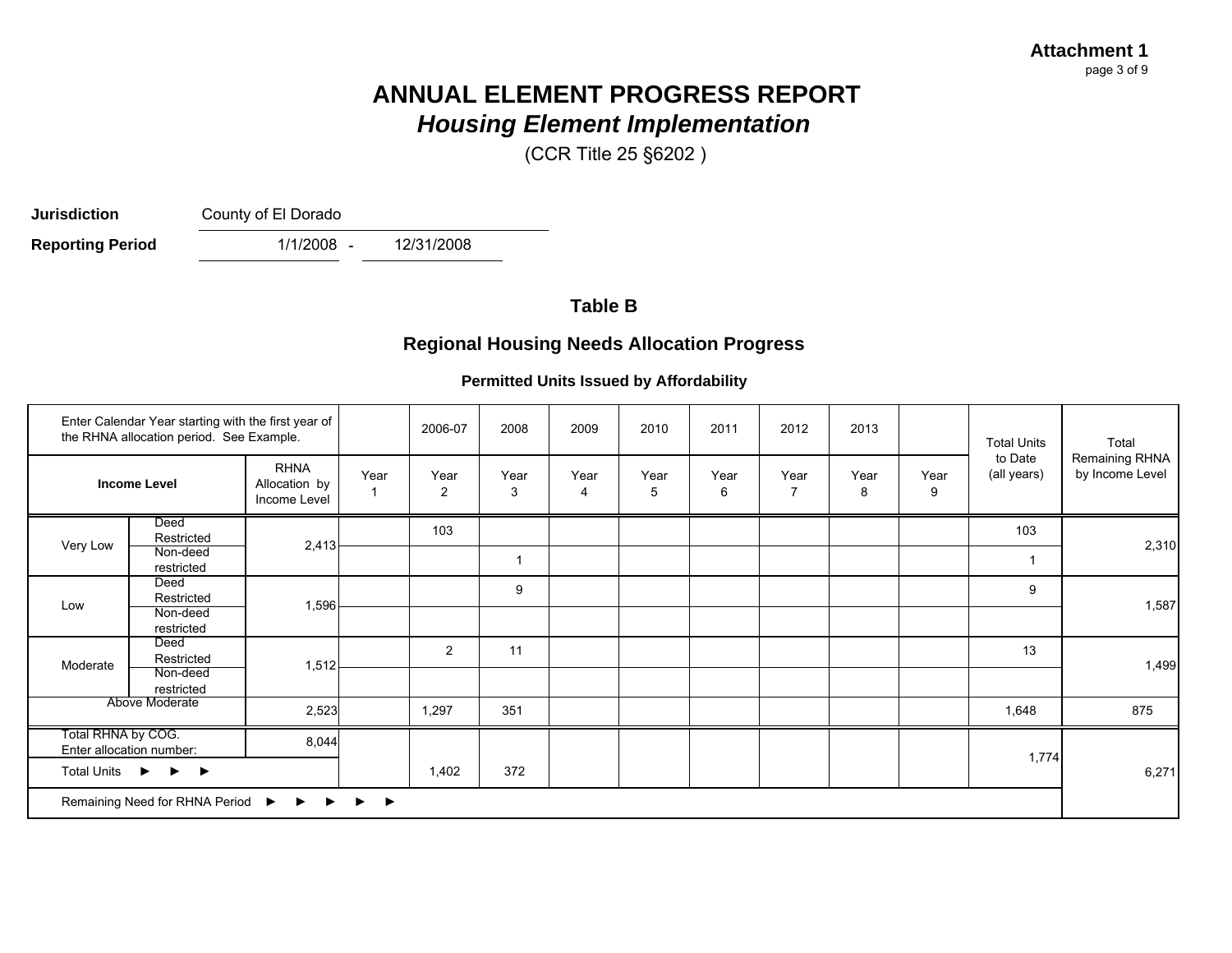(CCR Title 25 §6202 )

**Jurisdiction**

County of El Dorado

 $1/1/2008 -$ **Reporting Period** 1/1/2008 - 12/31/2008

**Table C**

### **Program Implementation Status**

|                | <b>Program Description</b><br>(By Housing Element Program Names)                                                                                                                                                                                                            | Housing Programs Progress Report - Government Code Section 65583.<br>Describe progress of all programs including progress in removing regulatory barriers as identified in Housing<br>Element. |                            |                                                                                  |  |  |  |  |  |
|----------------|-----------------------------------------------------------------------------------------------------------------------------------------------------------------------------------------------------------------------------------------------------------------------------|------------------------------------------------------------------------------------------------------------------------------------------------------------------------------------------------|----------------------------|----------------------------------------------------------------------------------|--|--|--|--|--|
|                | Name of Program (Measure HO-#)                                                                                                                                                                                                                                              | Objective                                                                                                                                                                                      | <b>Deadline</b><br>in H.E. | <b>Status of Program Implementation</b>                                          |  |  |  |  |  |
|                | The 2008-2013 Housing Element update of the El Dorado County General Plan was adopted 7/1/08 and amended April 2009. The update included<br>reports on the previous Housing Element. The Measures below reflect the status of the 2008-2013 Housing Element implementation. |                                                                                                                                                                                                |                            |                                                                                  |  |  |  |  |  |
| 1              | Review land use patterns                                                                                                                                                                                                                                                    | Identify areas for future housing                                                                                                                                                              | Ongoing                    | Ongoing                                                                          |  |  |  |  |  |
| $\overline{2}$ | Review adequate sites for affordable<br>Housing                                                                                                                                                                                                                             | Identify areas for future affordable<br>housing without need to fund major<br>infrastructure                                                                                                   | One Year                   | Ongoing                                                                          |  |  |  |  |  |
| l3             | Review and update Capital<br>Improvement Program                                                                                                                                                                                                                            | Revised facility plans; extension of<br>services to underserved areas of the<br>County.                                                                                                        | Annually                   | Annual review and update of CIP                                                  |  |  |  |  |  |
| $\overline{4}$ | Develop incentive based policy for<br>affordable housing development                                                                                                                                                                                                        | Provide incentives to encourage<br>development of affordable housing                                                                                                                           | <b>Two Years</b>           | In progress                                                                      |  |  |  |  |  |
| $\overline{5}$ | Track and record 2nd dwelling units and<br>hardship mobile homes                                                                                                                                                                                                            | Ensure opportunities to access<br>affordable housing                                                                                                                                           | One Year                   | County is tracking permits issued and developing<br>a system to self certify MFI |  |  |  |  |  |
| l6             | Amend Zoning Ordinance and Design<br>and Improvement Standards Manual                                                                                                                                                                                                       | Provide more flexibility for affordable<br>housing                                                                                                                                             | One Year                   | In progress                                                                      |  |  |  |  |  |
| 17             | Adopt Density Bonus Ordinance for<br>Affordable Housing                                                                                                                                                                                                                     | Promote benefits of program to<br>development community                                                                                                                                        | One Year                   | Completed March 2009                                                             |  |  |  |  |  |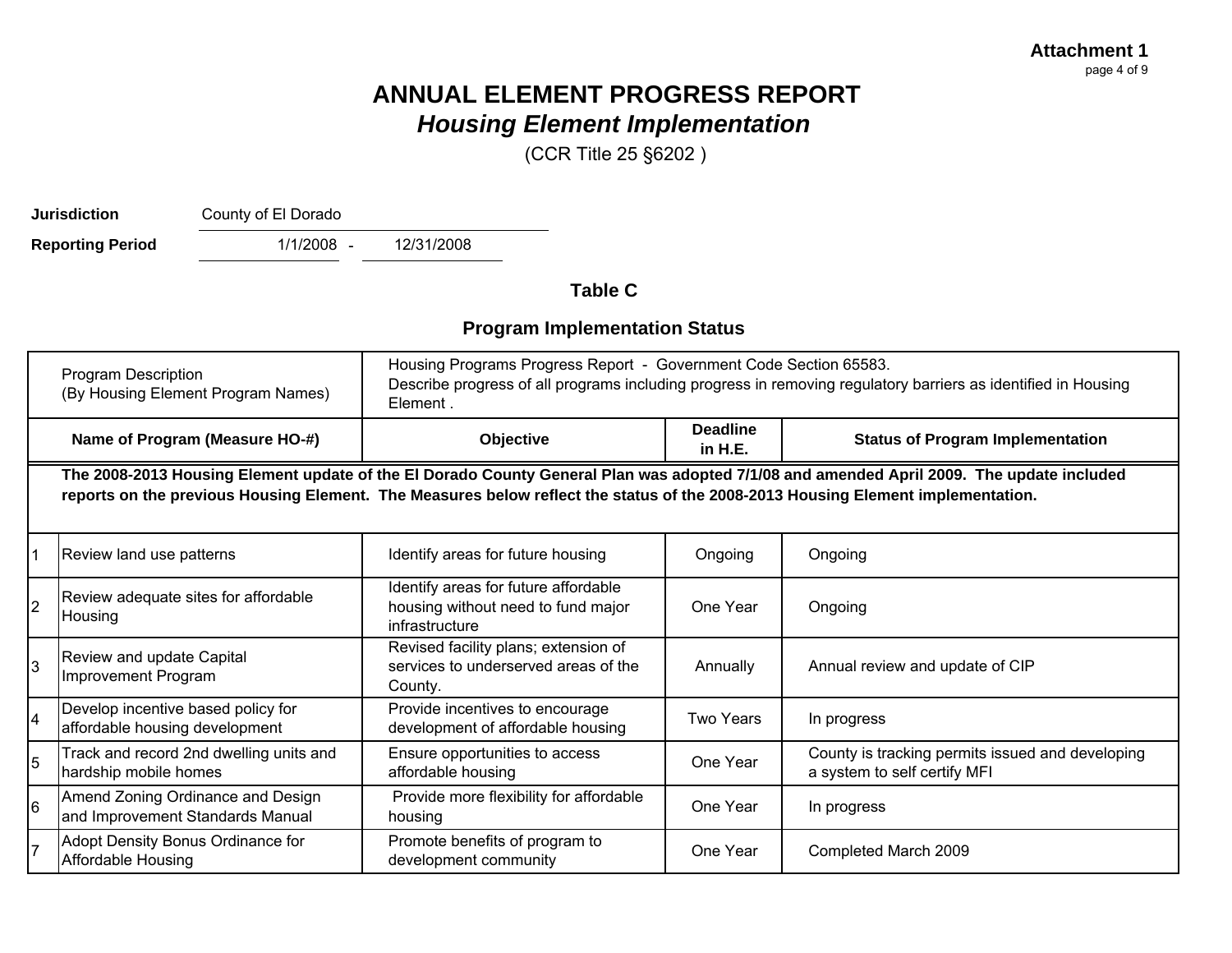**Attachment 1** page 5 of 9

## **ANNUAL ELEMENT PROGRESS REPORT** *Housing Element Implementation*

|                | <b>Jurisdiction</b>                                                          | County of El Dorado      |                                                                                                                                                      |                    |                                                                                                       |
|----------------|------------------------------------------------------------------------------|--------------------------|------------------------------------------------------------------------------------------------------------------------------------------------------|--------------------|-------------------------------------------------------------------------------------------------------|
|                | <b>Reporting Period</b>                                                      | 1/1/2008 -<br>12/31/2008 |                                                                                                                                                      |                    |                                                                                                       |
| $\overline{8}$ | Work with Tahoe Regional Planning<br>Agency (TRPA) on Tahoe Regional<br>Plan |                          | Facilitate the construction of more<br>affordable and workforce housing                                                                              | Ongoing            | In progress                                                                                           |
| 9              | <b>Establish a Housing Trust Fund</b>                                        |                          | Establish flexible, locally controlled<br>source of funds dedicated to<br>meeting local affordable housing<br>needs for low income households        | Two Years          | Draft policy is being reviewed by County Counsel                                                      |
| 10             | Review residential development<br>processing procedures annually             | public review            | Identify additional opportunities to<br>further streamline the procedures for<br>affordable housing projects while<br>maintaining adequate levels of | One Year           | In progress                                                                                           |
|                | 11 Adopt infill ordinance                                                    | development              | Assist developers with incentives to<br>addressing barriers to infill                                                                                | <b>Two Years</b>   | In progress                                                                                           |
|                | 12   Investigate land banking                                                |                          | Land banking as method to provide<br>sites for affordable housing                                                                                    | <b>Two Years</b>   | Explored option of including with Housing Trust<br>Fund but opted to treat Lank Banking separately    |
| 13             | Support a legislative platform for<br>affordable housing                     | <b>Tahoe Basin</b>       | To facilitate the development of<br>affordable housing, especially in the                                                                            | Ongoing            | In progress                                                                                           |
|                | 14 Interdepartmental working group                                           |                          | Ensure cooperation between<br>departments, CAO and Board of<br>Supervisors in the implementation of<br><b>Housing Element</b>                        | Ongoing            | In progress                                                                                           |
|                | 15 Track workforce housing                                                   | worker housing           | Track the approval and status of<br>employee housing, including farm                                                                                 | <b>Three Years</b> | Program to track workforce housing in place.<br>Developing method to study ag worker housing<br>needs |
| 16             | Amend the Planned Development<br>combining zone district                     |                          | Provide adequate developer<br>incentives to encourage inclusion of<br>affordable housing                                                             | One Year           | To be included as part of the Zoning Ordinance<br>Update                                              |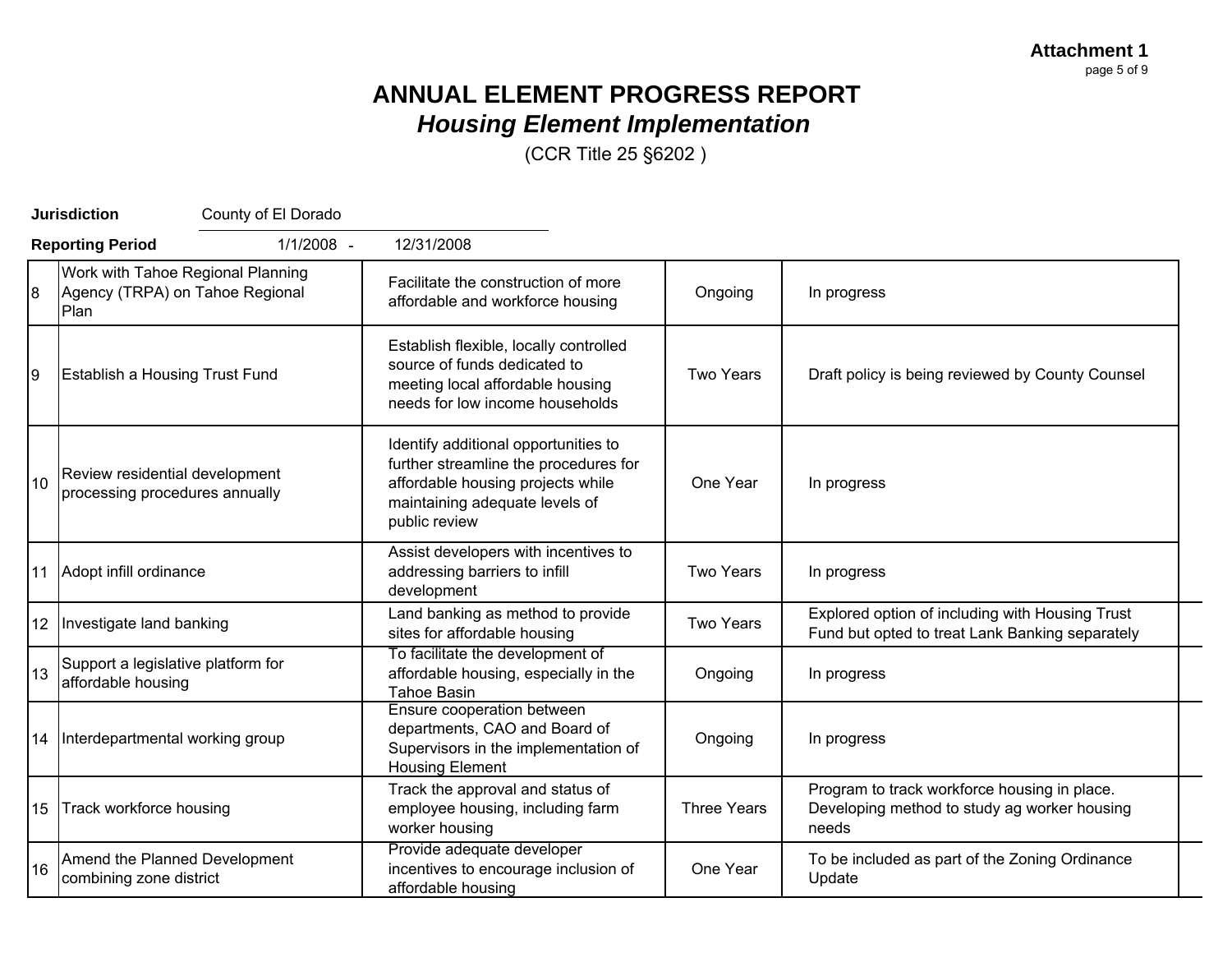**Attachment 1** page 6 of 9

# **ANNUAL ELEMENT PROGRESS REPORT** *Housing Element Implementation*

|    | <b>Jurisdiction</b><br>County of El Dorado               |                                                                                                                                                                                                         |                  |                                                                                   |
|----|----------------------------------------------------------|---------------------------------------------------------------------------------------------------------------------------------------------------------------------------------------------------------|------------------|-----------------------------------------------------------------------------------|
|    | 1/1/2008 -<br><b>Reporting Period</b>                    | 12/31/2008                                                                                                                                                                                              |                  |                                                                                   |
| 17 | Implement First Time Homebuyer<br>program                | Continue to apply for funding in<br>support of a first-time homebuyers<br>program.                                                                                                                      | Ongoing          | Program in place with HOME and program<br>income funding                          |
| 18 | Implement Housing Rehabilitation<br>program through CDBG | Apply for funds in support of housing<br>rehab and weatherization programs<br>for low income households                                                                                                 | Ongoing          | Program in place with HOME, CDBG and program<br>income funding                    |
|    | 19 Housing Choice Voucher Program                        | Continue to administer HCV<br>program (Section 8)                                                                                                                                                       | Ongoing          | Ongoing                                                                           |
| 20 | Adopt Mobile Home Park Conversion<br><b>lordinance</b>   | Adopt measures to encourage<br>retention of mobile home and<br>manufactured home housing, aid in<br>relocation, and provide<br>compensation to owners and<br>residents.                                 | <b>Two Years</b> | Draft policy completed and under review                                           |
| 21 | Continue Code Enforcement efforts                        | Work with property owners to<br>preserve the existing housing stock                                                                                                                                     | Ongoing          | Departments working together for preservation<br>through available rehab programs |
| 22 | Update list of subsidized dwellings                      | Track units subsidized by<br>government funding or affordable<br>housing developed through local<br>regulations or incentives by income<br>category as identified in the regional<br>housing allocation | Annually         | Completed and ongoing                                                             |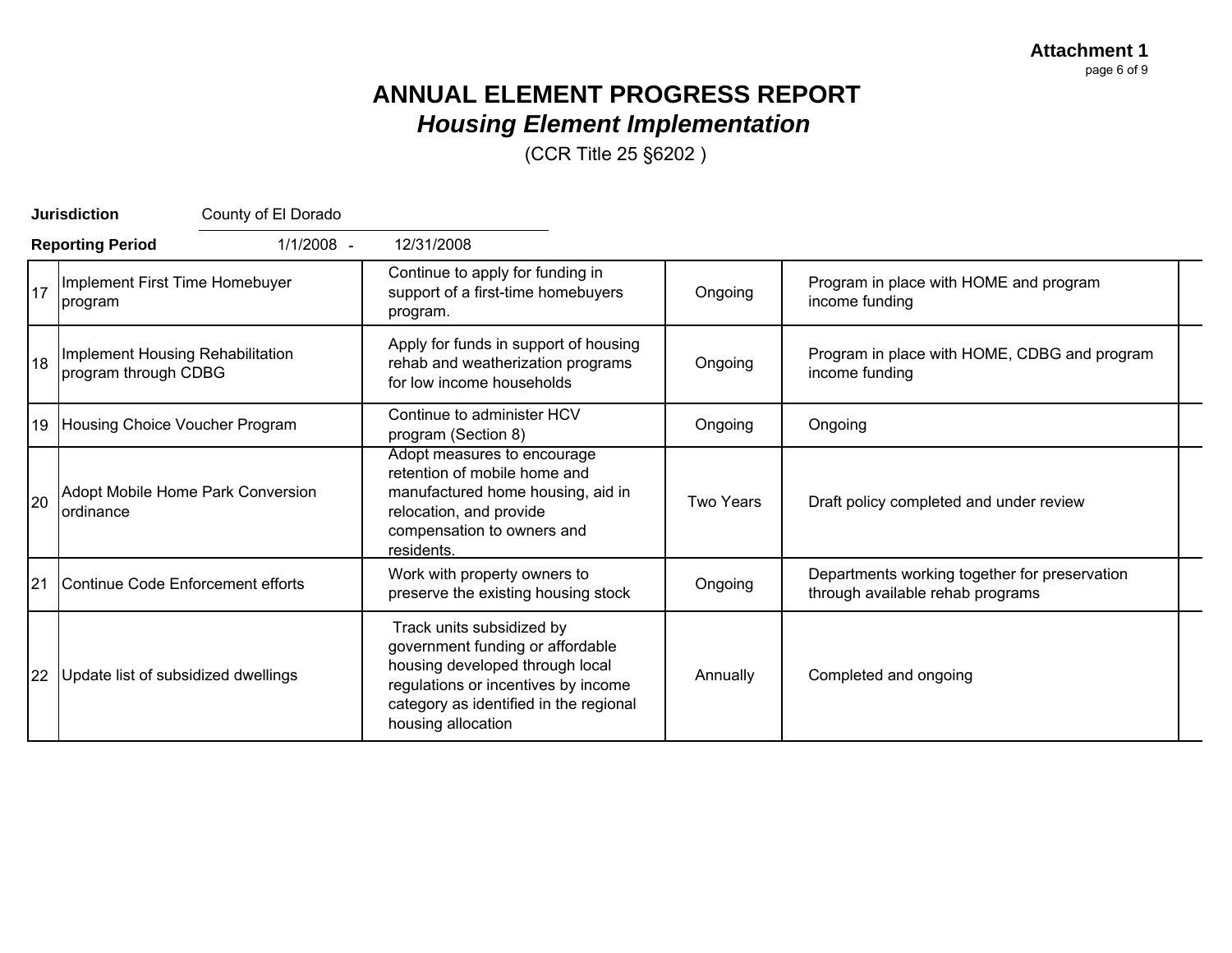|    | <b>Jurisdiction</b>                          | County of El Dorado                                                                                                                                                        |                                                                                                                                                                                                                                                                                                                       |                    |                                                                                                                                                                |
|----|----------------------------------------------|----------------------------------------------------------------------------------------------------------------------------------------------------------------------------|-----------------------------------------------------------------------------------------------------------------------------------------------------------------------------------------------------------------------------------------------------------------------------------------------------------------------|--------------------|----------------------------------------------------------------------------------------------------------------------------------------------------------------|
|    | <b>Reporting Period</b>                      | 1/1/2008 -                                                                                                                                                                 | 12/31/2008                                                                                                                                                                                                                                                                                                            |                    |                                                                                                                                                                |
| 23 | with disabilities                            | Review the Zoning Ordinance, policies,<br>practices, and building codes to identify<br>provisions that could pose constraints to<br>the development of housing for persons | Adopt an ordinance, pursuant to the<br>Fair Housing Amendments Act of<br>1988, to establish a process for<br>making requests for reasonable<br>accommodations to land use and<br>zoning decisions and procedures<br>regulating the siting, funding,<br>development and use of housing for<br>people with disabilities | <b>Three Years</b> | In progress                                                                                                                                                    |
| 24 |                                              | Community education on homelessness                                                                                                                                        | Continue working with community<br>and local organizations o build upon<br>Continuum of Care Strategy and<br>develop 10 year plan to end<br>homelessness.                                                                                                                                                             | Ongoing            | HIMS grant awarded and in progress. Continuum<br>of Care Strategy updated April 2009.                                                                          |
| 25 | transitional housing, etc. by right          | Define zoning for emergency shelters,                                                                                                                                      | As part of the Zoning Ordinance<br>update, clearly define zone districts<br>within which emergency shelters or<br>transitional housing may be<br>established by right                                                                                                                                                 | One Year           | County currently considers shelters as Community<br>Care Facilities allowed by right in three of four<br>Commercial zone                                       |
| 26 | Improve energy and water use<br>construction | efficiency in existing homes and new                                                                                                                                       | Support of the Environmental Vision<br>for El Dorado County, Resolution 29-<br>2008 for positive environmental<br>change                                                                                                                                                                                              | One Year           | Energy & Weatherization Program in place.                                                                                                                      |
| 27 | Permit Mixed Use Development                 |                                                                                                                                                                            | Amend Zoning Ordinance to permit<br>mixed use development within<br>Commercial zones by right, subject<br>to standards that encourages<br>compact urban form, access to non-<br>auto transit, and energy efficiency                                                                                                   | One Year           | Initial MUD policy approved by Board of<br>Supervisors April 2009. Next phase of policy<br>development in progress with the help of<br>community stakeholders. |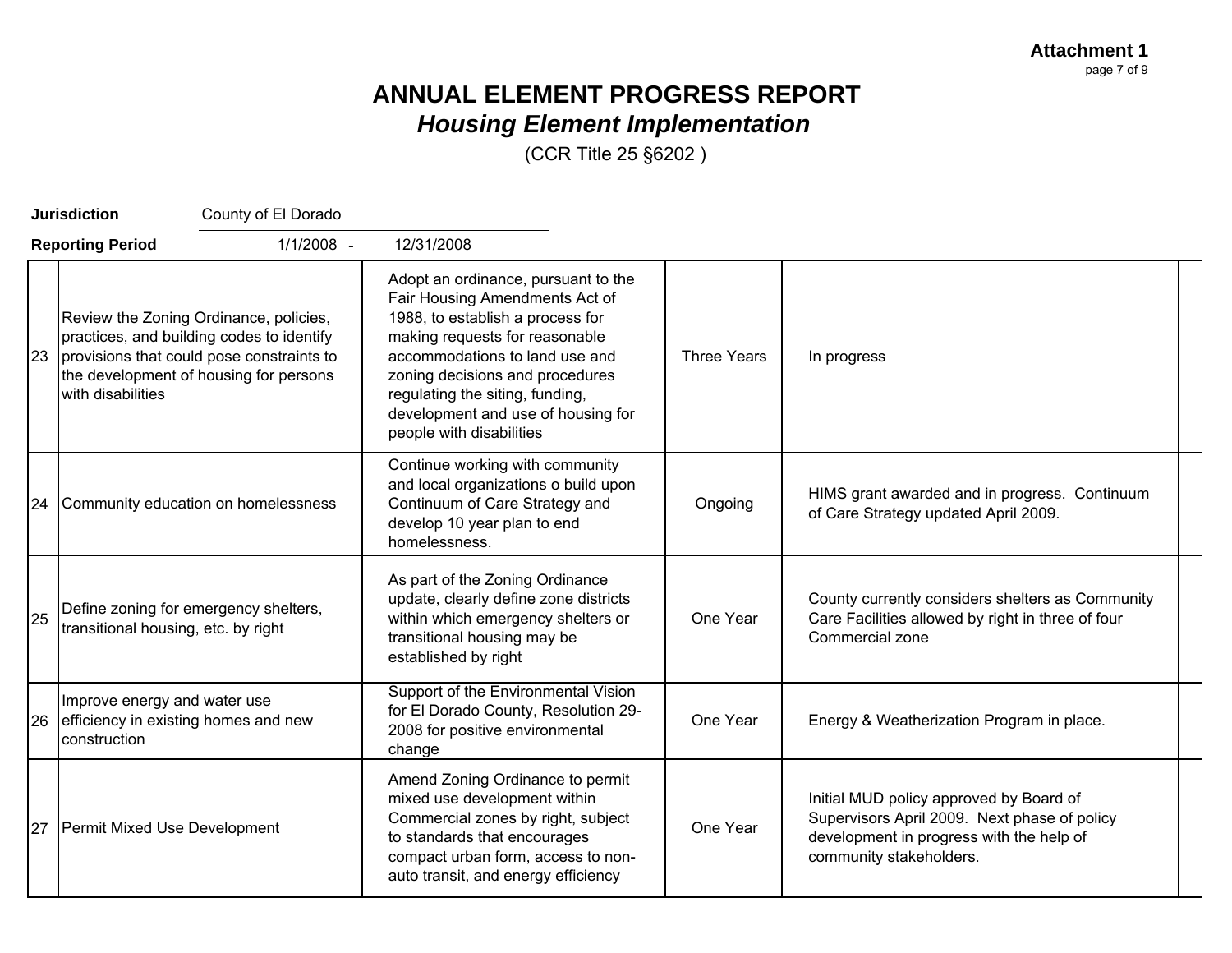**Attachment 1** page 8 of 9

# **ANNUAL ELEMENT PROGRESS REPORT** *Housing Element Implementation*

|    | <b>Jurisdiction</b><br>County of El Dorado                     |                                                                                                                                                                                                          |                  |                                                                                                                                                                                                                                                                                                   |
|----|----------------------------------------------------------------|----------------------------------------------------------------------------------------------------------------------------------------------------------------------------------------------------------|------------------|---------------------------------------------------------------------------------------------------------------------------------------------------------------------------------------------------------------------------------------------------------------------------------------------------|
|    | 1/1/2008 -<br><b>Reporting Period</b>                          | 12/31/2008                                                                                                                                                                                               |                  |                                                                                                                                                                                                                                                                                                   |
| 28 | Agricultural employee housing                                  | As part of the Zoning Ordinance<br>update, comply with Health and<br>Safety Code Section 17021.6 and<br>encourage ag employee housing                                                                    |                  | In progress                                                                                                                                                                                                                                                                                       |
| 29 | Continue Housing Rehab Loan program                            | Continue to make rehabilitation<br>loans to qualifying very low and low<br>income households                                                                                                             | Ongoing          | Completed and ongoing                                                                                                                                                                                                                                                                             |
| 30 | Economic analysis for all 50+ unit<br>residential developments | Ensure that appropriate public<br>services and facilities fees are levied<br>to provide public facilities and<br>services to the project                                                                 | One Year         | Model study for analysis of potential fiscal impacts<br>has been initiated. Evaluation of a funding<br>program for economic analysis of affordable<br>housing projects will be initiated within one year of<br>Housing Element adoption. Analysis of individual<br>projects is ongoing as needed. |
| 31 | Update TIM Fee Program                                         | Analyze anticipated lower trip<br>generation and traffic benefits of a<br>variety of housing types.                                                                                                      | Annually         | In progress                                                                                                                                                                                                                                                                                       |
| 32 | Retain and rehab existing rental<br>housing stock              | Explore options including a proactive<br>rental inspection enforcement<br>program to address maintenance<br>and Code Enforcement issues<br>related to multifamily and single<br>family rental residences | <b>Two Years</b> | In progress                                                                                                                                                                                                                                                                                       |